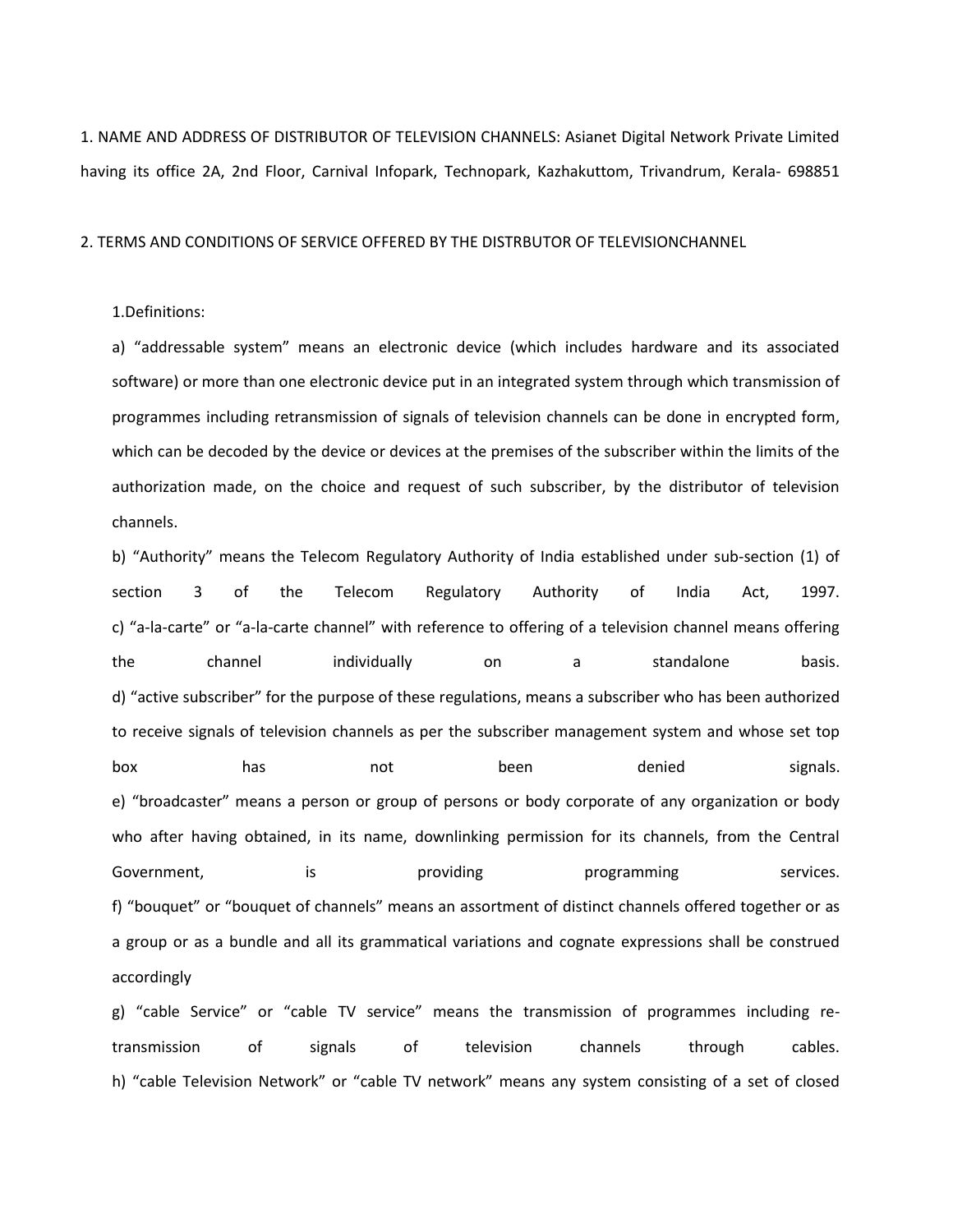transmission paths and associated signal generation, control and distribution equipment, designed to provide cable service for reception by multiple subscribers. i) "compliance officer" means any person designated so, who is capable of appreciating requirements for regulatory compliance under these regulations, by a service provider. j) "customer premises equipment" or "CPE" means the components and accessories installed at the premises of the subscriber to enable the reception of broadcasting services related to television provided through addressable systems and includes cable wire, set top box, remote control for set top box, dish antenna, low noise block converter or any other equipment which may be necessary to receive broadcasting services related to television. k) "customer care centre" means a department or a section or a facility established under sub-regulation (1) of regulation 25 by the distributor of television for addressing service requests, answering queries, recording of complaints, and redressal of grievances of consumers, by telephonic or electronic means or by any any by any beam of the means. l) "free-to-air channel" or "free-to-air television channel" means a channel which is declared as such by the broadcaster and for which no fee is to be paid by the distributor of television channels to the broadcaster **for** signals of such channel. m) "lock-in period" with reference to subscription of a-la-carte channel or bouquet of channels, means a period of subscription during which a subscriber and the distributor of television channels offering the subscription, are restricted from discontinuing or altering the terms of the subscription of such channel or bouquet bouquet of channels. n) "local cable operator" or "LCO" means a person registered under rule 5 of the Cable Television Networks Rules, 1994 and who is associated with the Company. o) "multi-system operator" or "MSO" means a cable operator who has been granted registration under rule 11 of the Cable Television Networks Rules, 1994 and who receives a programming service from a broadcaster and retransmits the same or transmits his own programming service for simultaneous reception either by multiple subscribers directly or through one or more local cable operators. p) "network capacity fee" means the amount, excluding taxes, payable by a subscriber to the distributor of television channels for distribution network capacity subscribed by that subscriber to receive the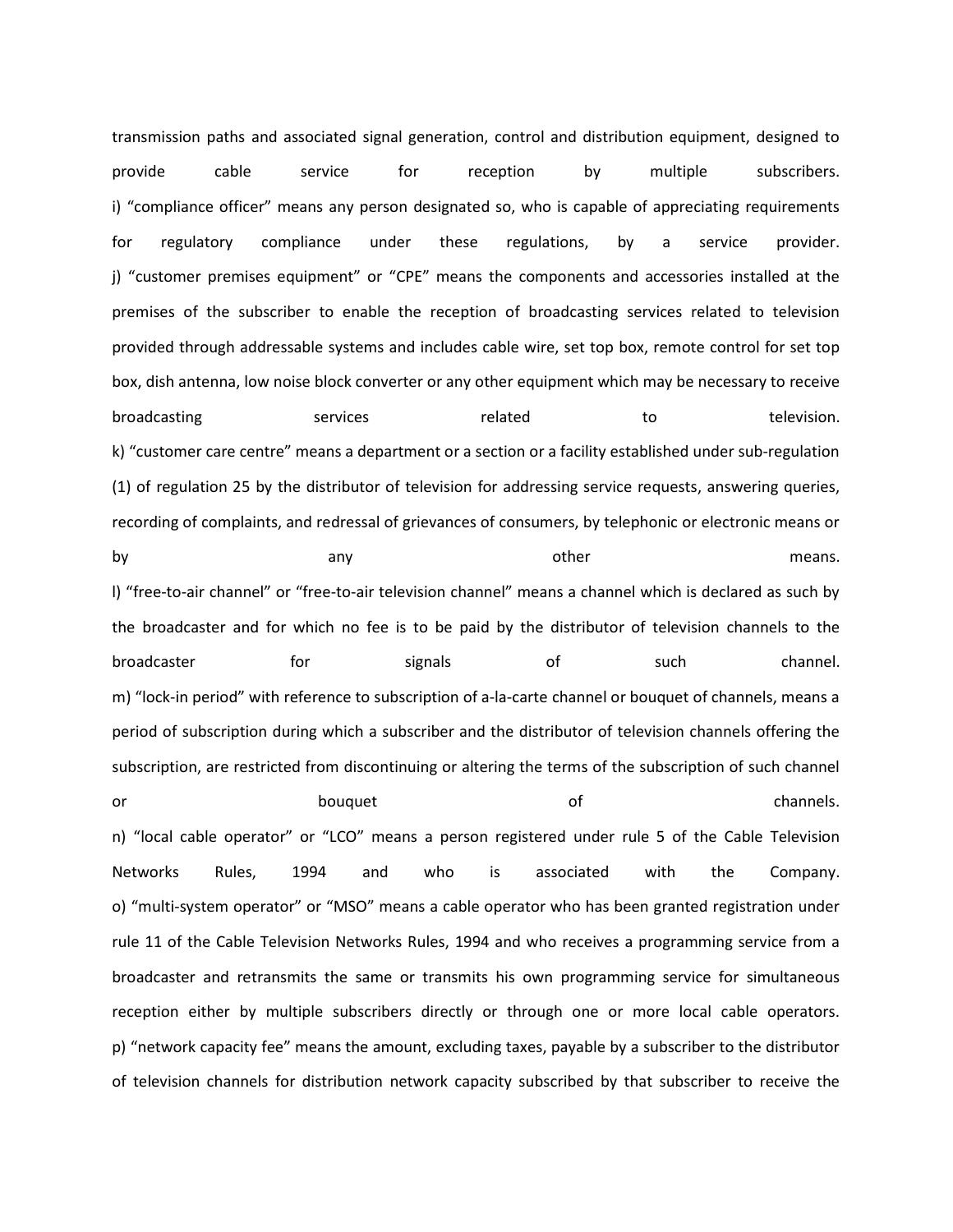signals of subscribed television channels and it does not include subscription fee for pay channel or bouquet of pay channels, as the case may be. q) "nodal officer" means the officer appointed or designated by a distributor of television channels under sub-regulation (1) of regulation 28. r) "programme" means any television broadcast and includes- (i) exhibition of films, features, dramas, advertisements and serials; (ii) any audio or visual or audio-visual live performance or presentation; and the expression "programming service" shall be construed accordingly. s) "pay channel" means a channel for which fees is to be paid to the broadcaster for its retransmission through electromagnetic waves through cable or through space intended to be received by the general public either directly or indirectly and which would require the use of an addressable system attached with the receiver set of a subscriber; t) "subscriber" for the purpose of these regulations, means a person who receives broadcasting services related to television from a distributor of television channels, at a place indicated by such person without further transmitting it to any other person and who does not cause the signals of television channels to be heard or seen by any person for a specific sum of money to be paid by such person, and each set top box located at such place, for receiving the subscribed broadcasting services related to television, and shall constitute one subscriber. u) "service provider" means the Government as a service provider and includes a licensee as well as any broadcaster, distributor of television channels i.e. the Company or local cable operator. v) "set top box" or "STB" means a device, which is connected to or is part of a television receiver and which enables a subscriber to view subscribed channels.

2. Service Represents of Service Service Service • For availing the service of the Company, the subscriber shall fill in the Customer Application Form (CAF) in duplicate and submit the CAF to the LCO/the Company as the case may be. The subscriber shall ensure that the information stated in the CAF is and shall continue to be complete and accurate in all respects and the subscriber hereby undertakes to immediately notify the Company or its LCO of any change thereto. Photo identification and Address proof is also to be submitted along with the CAF, or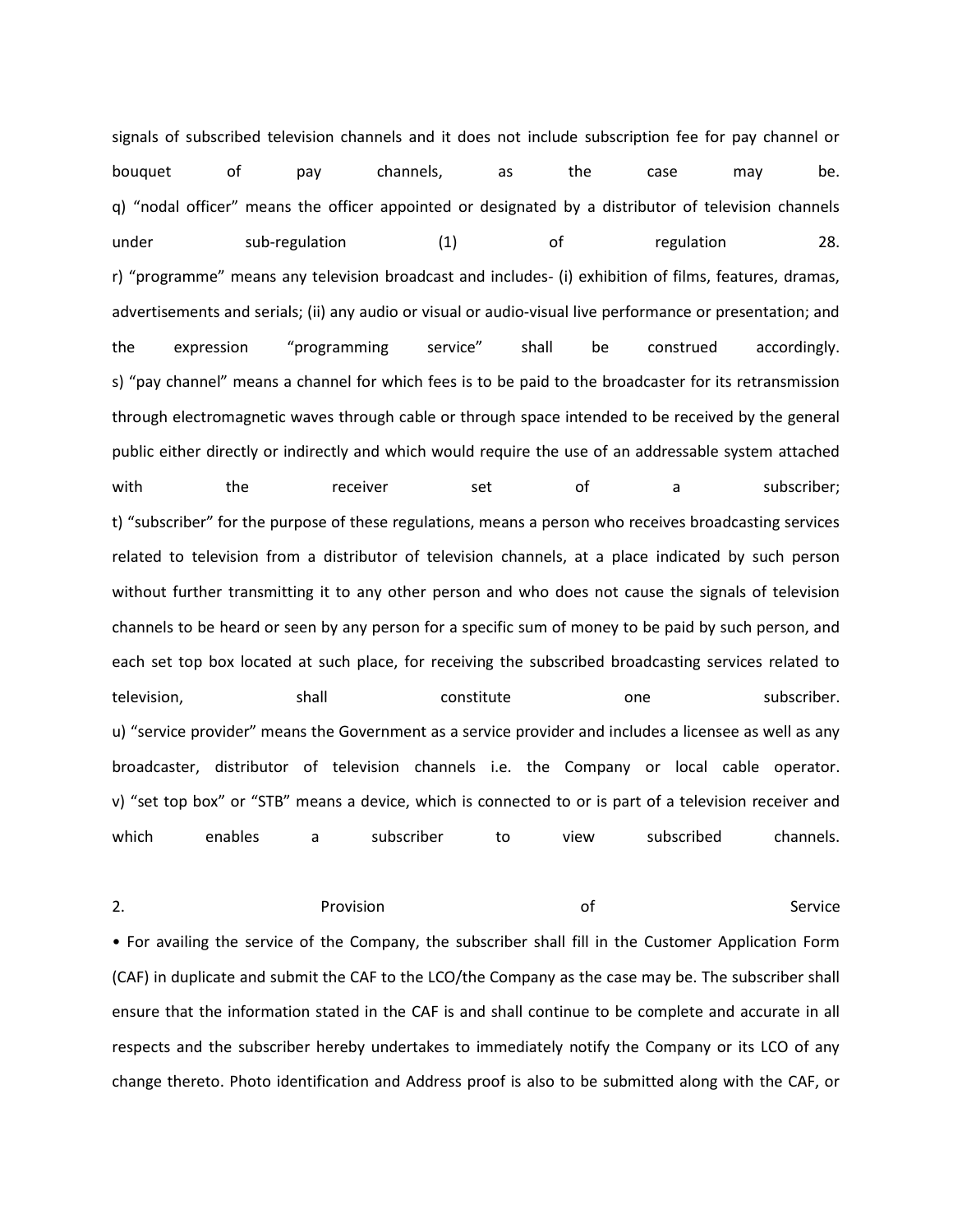else the same shall be treated as an incomplete CAF. The LCO/the Company, as the case may be, shall return the duplicate copy of the CAF to the subscriber duly acknowledged. • All incomplete CAFs shall be rejected by the Company or its LCO and the deficiencies shall be informed to the subscriber.

• The Company shall charge Rs 350 (Rupees Three Hundred and Fifty only) as onetime installation fee charge for installation of new connection and Rs. 100 (Rupees One Hundred only) as one-time activation charge for activating the broadcasting services related to television. • The subscriber can opt for a STB under the three CPE schemes as annexed at Annexure I. • The subscriber shall have the option to select packages or channels on a la carte basis by ticking the same on the CAF. The subscriber shall select the payment methodology and the payment term on the same along with the STB details where the subscriber wants these channels to be activated. Upon receipt of the fully filled CAF and complete and correct in all respects ,the channels selected by the subscriber shall be activated not later than 72 hours of its receipt. • Neither the Company nor its LCO shall disconnect a subscriber without giving at least 15 days' written prior notice. However, this will not apply if the subscriber is found to be the cause of piracy. • The subscriber hereby agrees to allow the authorized representatives of the LCO/the Company to enter upon the Installation Address for inspection, installation, removal, replacement and repossession of the Hardware under the Terms hereof. This clause survives the termination until all the dues are paid and the Viewing Card ("VC") along with the STB owned by the Company is returned to the Company in satisfactory **condition.** The same of the condition working the condition.

• The Cable Service and the license to use the VC shall be for personal viewing of the subscriber/s and for his family members only. No assignment of VC shall be valid unless the same is approved in writing by the Company. Subscriber shall not allow public viewing or exploit the same for commercial benefit or otherwise. Breach of this clause will result in termination of service and the subscriber shall also be liable to to be pay the community of the basic state of the basic state of the basic state of the basic state • The subscriber agrees and acknowledges that the VC has been merely licensed to the subscriber by the

Company to avail the Channels for one TV set only and shall at all times be and remain the exclusive property of the Company and that the subscriber has been fully explained and accepts that any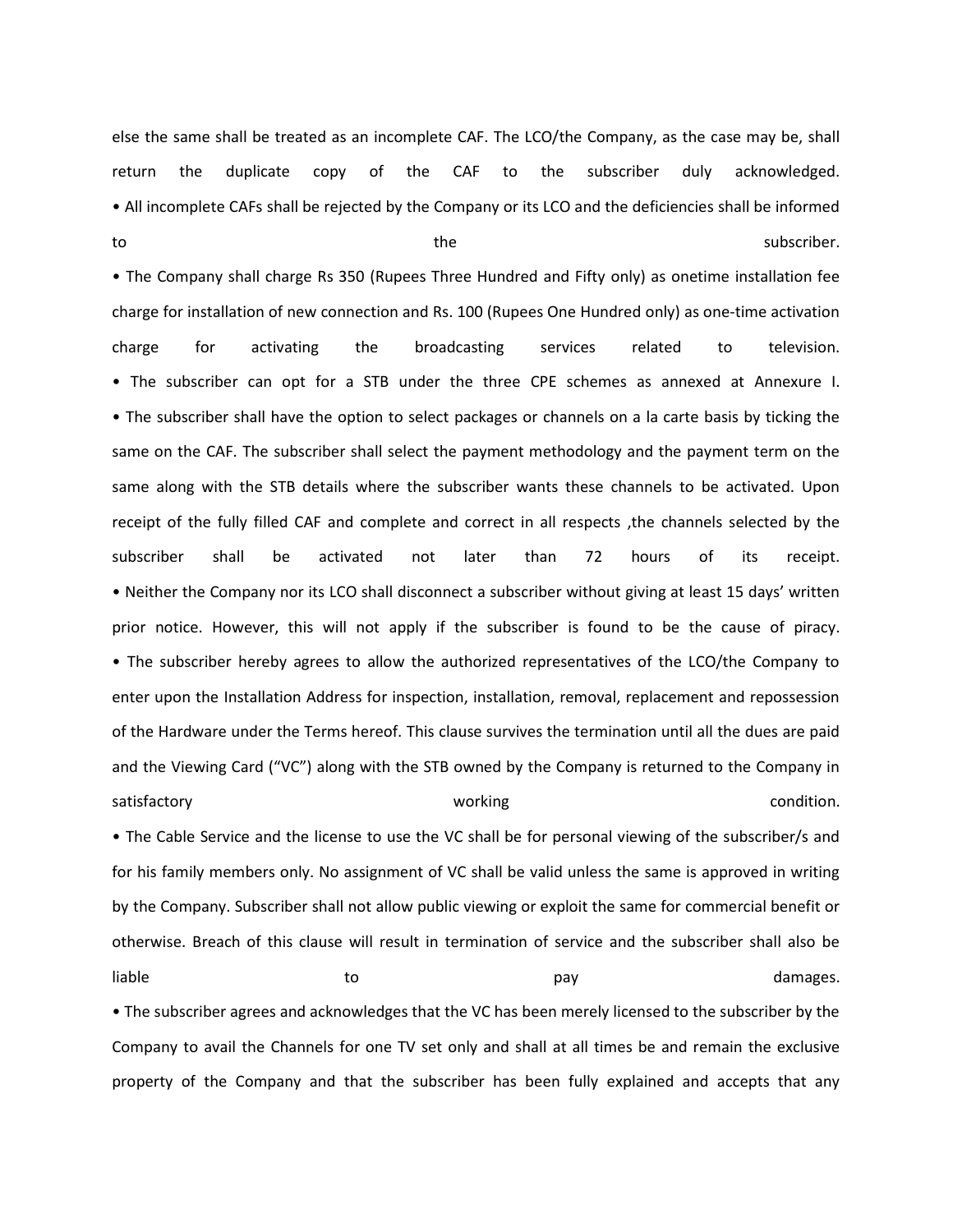unauthorized relay or retransmission of the signal will constitute infringement of copyright of the content providers/owners/licensors thereof and will in addition to the termination of Service, attract civil and/or criminal liability under the law. • All the terms and conditions including the provision related to the terms of service, tariff, rebates, discount, refund shall be subject to the rule, regulation, notification, guidelines as may be specified by the Authority or as may be applicable from time to time.

3. Chligations of Southern Subscribers: The subscribers hereby undertake the following: i. To make timely payment of dues within the due dates of payments mentioned in the bills; ii. To use only such STB and apply only such VC issued for such STB, as specified by the Company, which are compatible with its network and registered in the name of the subscriber; iii. To take proper care of STB/VC of the Company and intimate immediately in writing to the Company, in case of loss/misplacement of VC with or without STB; iv. Not to use, either before or after the STB (except TV/PVD) of the Company is installed, any decoding, receiving, recording equipment(s) other than the equipment authorized and specified by the Company; v. To keep STB/VC in good working condition, repair, replace STB from any agents or agencies authorized or nominated by the Company and not to remove or shift STB/VC from the subscribers' premises, without written consent of the Company; vi. Not to replace, sell, assign, pledge, mortgage, lend, underlet, shift, remove, exchange, modify, alter, misuse or tamper with the STB including the seal (see to prevent opening of STB) and VC. Any such act by the subscriber shall be construed as wilful and criminal omission and /or commission on the part of the subscriber in addition to breach of its obligation in this agreement; vii. To give all assistance which the Company may be reasonably expected to 6 receive, in connection with this this care can be the controller of terms; viii. Not to indulge in piracy or activities, which has the effect of, or which shall result into, infringement and violation of trade mark and copyright of the Company, broadcaster, transmitter or any other person associated with with such transmission;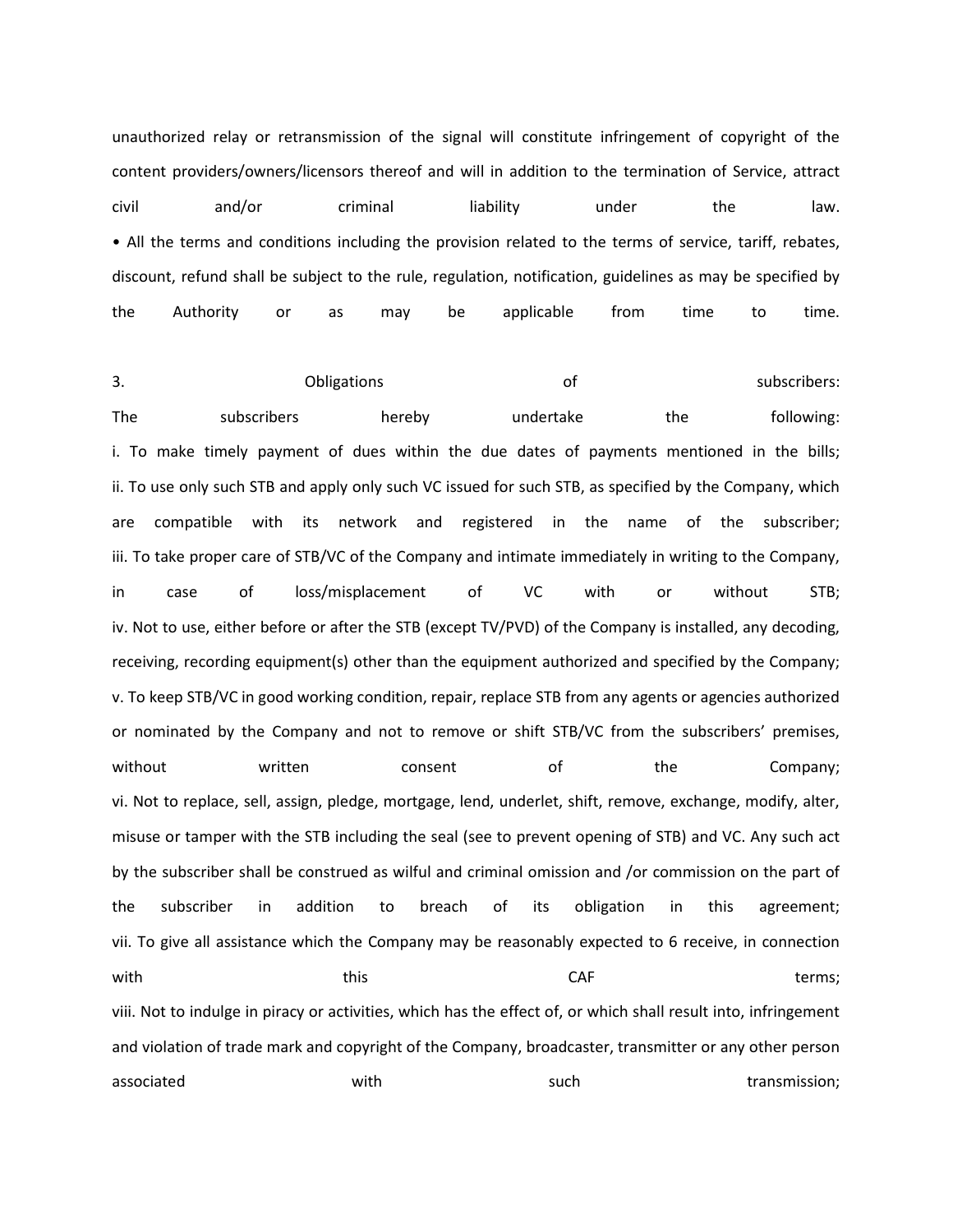ix. Not to distribute or redistribute signals from subscribers' premises to any neighbouring premises; x. Intimate the Company within two (2) days of receipt of bill/statement of subscription charge/charges, any discrepancies in billing; xi. Subscriber shall not be entitled or transfer or assign its obligations and liabilities mentioned herein to any other person /party under any circumstances, without prior permission of the Company; xii. To return STB /VC to the Company on termination of agreement by any party, in good working condition, depending on the CPE scheme opted by the subscriber; xiii. The CAF terms are personal to the subscriber and right of the subscriber shall not be assignable or transferable by him in favour of a third party. Any transfer or assignment effected in contravention of the expressed provision contained herein shall not absolve the subscriber of its obligation/liabilities; xiv. Responsible for payment of all taxes, levies or charges, penalties, damage set etc. imposed or under any statute, for the time being in force.

4. A contract to the Modal contract of the Modal contract of the Officers: • In case a subscriber is not satisfied with the redressal of complaint by the customer care centre, such subscriber may approach the nodal officer of the distributor of television channels for redressal of his complaint .

• The nodal officer shall-(a) register every complaint lodged by the subscribers; (b) issue an acknowledgement to the subscriber within two days from date of the receipt of the complaint indicating therein the unique complaint number; (c) redress such complaints of subscribers within ten days from the date of receipt of the complaint and intimate the decision taken thereon in respect of such complaint to the subscriber. Sr. No. State/City Particulars **Exercise Constructs** of the Nodal Nodal Officer For the States of Kerala, Karnataka, Andhra Pradesh and Telengana: Mr. Vijayakumar P.D Nodal Officer Address: 2 A, IInd Floor, Leela Infopark, Technopark, Kazhakootam, Thiruvananthapuram 695 581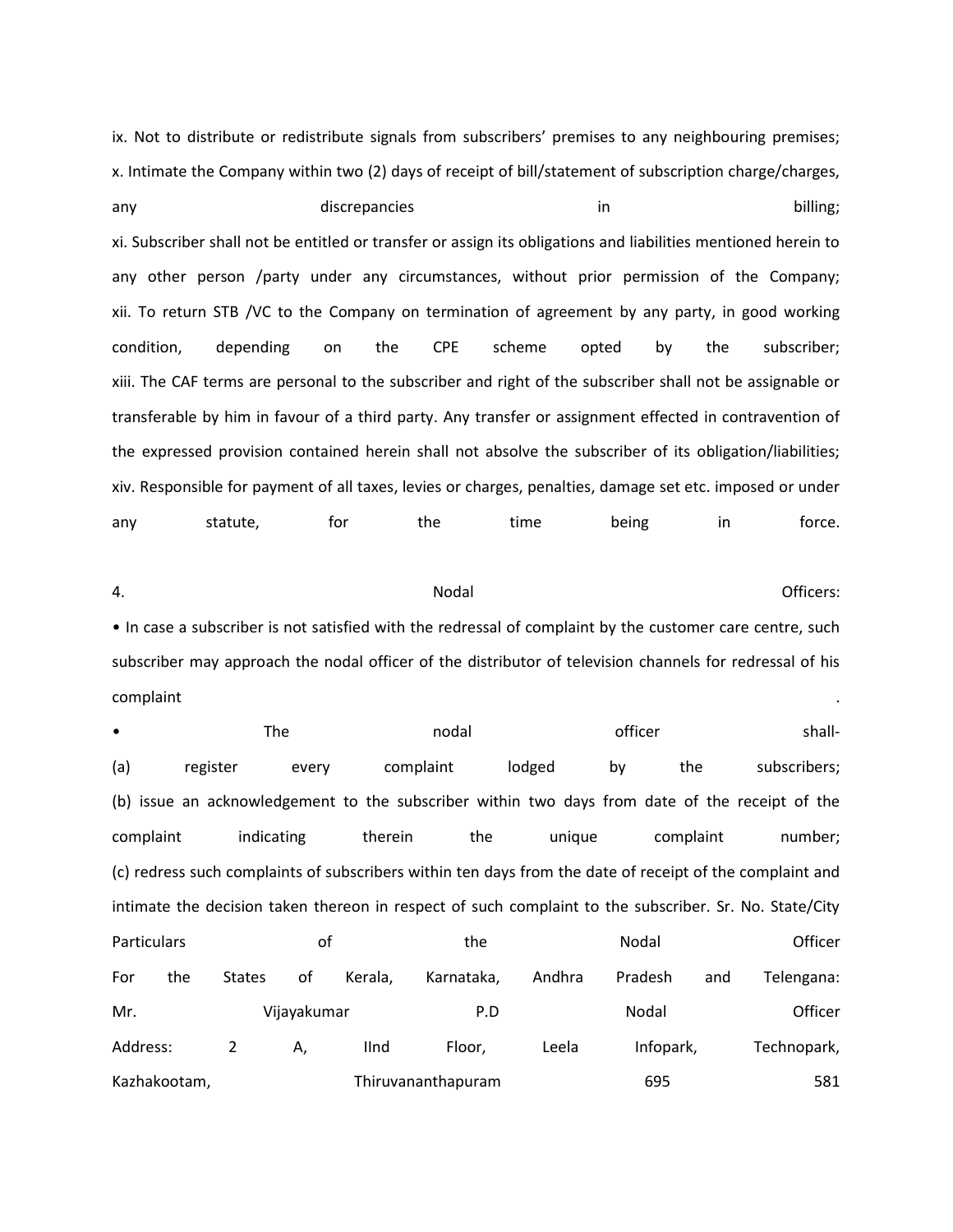Office Tel No: 918086060665 Fax No: 0471-2527878 Email ID: radhika@asianet.co.in Working Timings: 09:30 to 17:30 hours Work Days: Monday to Friday On Saturdays : 09:30 to 13.30 hrs Name of Nodal Officer: Mr. Vijayakumar P.D Address: Asianet Digital Network Pvt Ltd,2 A, Leela Infopark, Technopark, Kazhakootam, Thiruvanthapuram-695581 Contact Number: + 91 471 3071192 E mail id : vijaykpd@asianet.co.in In case your complaint has not been ad dressed by our nodal officer, you could send the appeals to the Appellate Authority in the prescribed form in duplicate Appellate Office: Thiruvanathapuram Name of the Appellate Authority: Mr. Krishnakumar

Email id: krishnakumar@asianet.co.in

Contact number: + 91 471 3071190/ +91 8086011023

Details of provisions for consumer protection as specified in these regulations:

a) and Disruption in the service of the Disruption in the service of the service • In case signals of television channels to a subscriber are continuously disrupted for a period exceeding seventy-two hours, the distributor of television channels or its linked local cable operator, as the case may be, shall reduce the subscription charges of the subscriber by an amount equivalent to the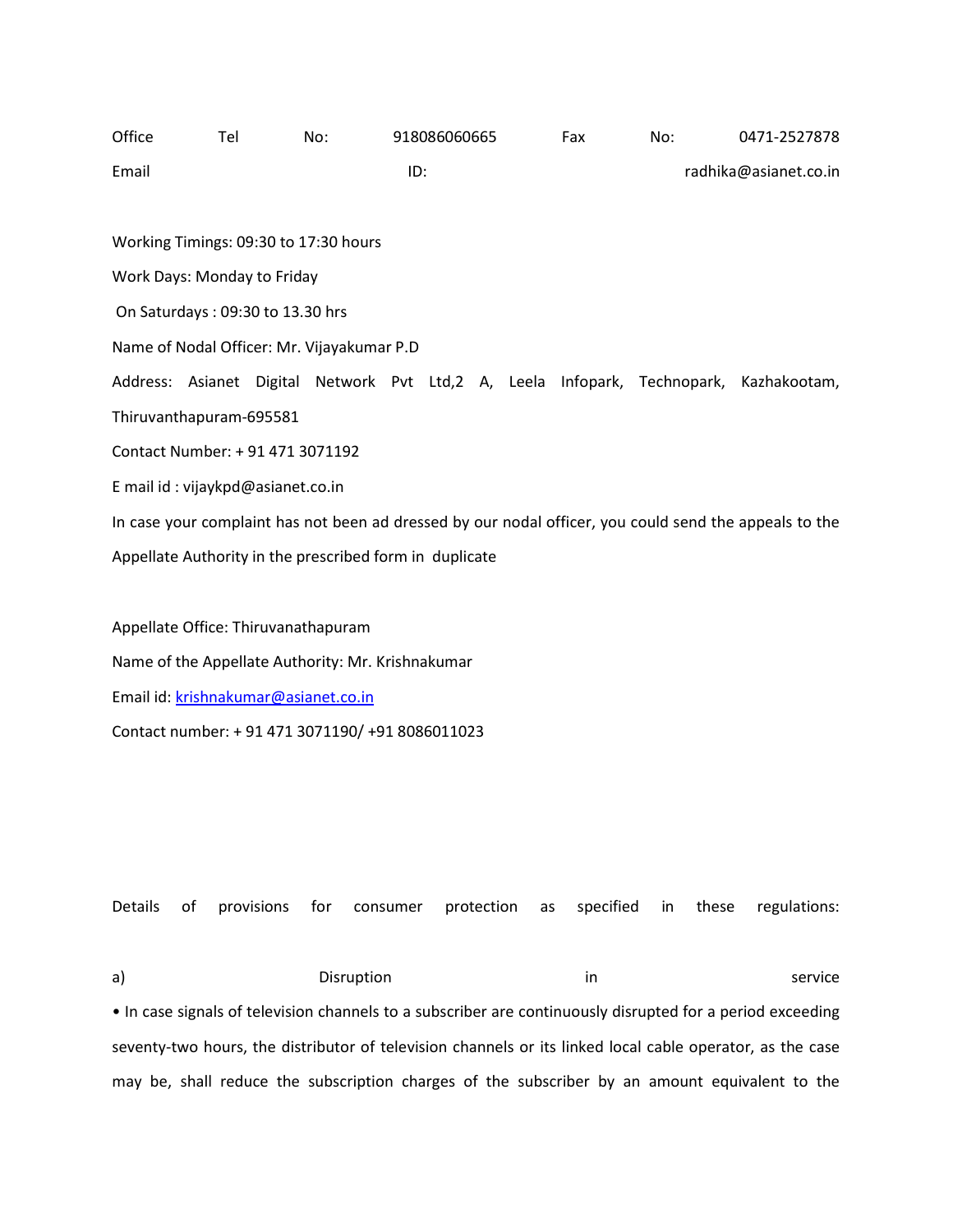proportionate distributor retail price and network capacity fee in respect of such channels for the entire period of such disruption: Provided that the period of such disruption shall be calculated from the time the complaint is registered by the subscriber: Provided further that nothing contained in this subregulation shall apply in case the disruption is caused due to natural calamities.

b) Price Protection for advance subscription payment • In case, the broadcasting services related to television have been availed by a subscriber with a lock-in period or the charges for subscription of broadcasting services related to television are paid in advance for a specific period by a subscriber in pursuance of any scheme offered by the distributor of television channels, the distributor shall continue to provide such services for such period to the subscriber without any increase in the price of subscription and without altering the other terms of subscription to the disadvantage of the subscriber. 9

c) Temporary discontinuation of service • Every distributor of television channels or its linked local cable operator, as the case may be, shall, upon receiving a request from a subscriber, temporarily suspend the broadcasting services related to television of such subscriber: Provided that such request shall be made by such subscriber at least fifteen days prior to the date of such suspension: Provided further that such temporary suspension shall be for a minimum period of one month and in the multiple thereof. • The distributor of television channels or its linked local cable operator, as the case may be, shall not charge any amount, except the rental amount for customer premises equipment applicable if it is provided to the subscriber under rental scheme as referred to in sub-regulation (8) of regulations , from the subscriber during the period of temporary suspension. • In case broadcasting services related to television of a subscriber remain suspended continuously for a period exceeding three months, such subscriber shall not be counted as an active subscriber of the distributor of television channels and it shall be permissible for the distributor to deactivate such subscriber from subscriber management system. • Every distributor of television channels or its linked local cable operator, as the case may be, shall,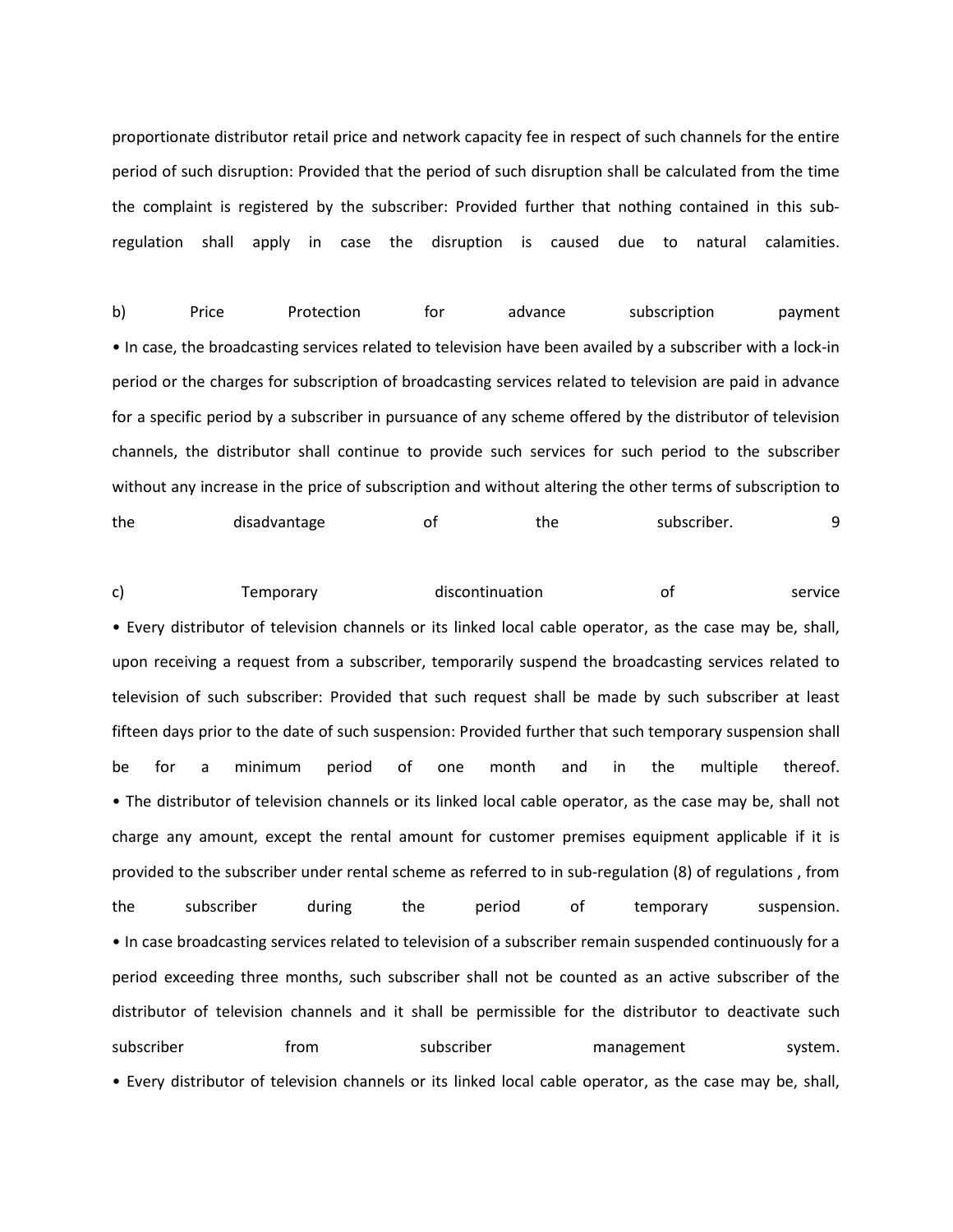upon receiving a request from the subscriber, restore services within seventy-two hours and may charge an amount

i. not exceeding rupees twenty-five as restoration fee from the subscriber for restoration of services if such services have remained suspended continuously for a period not exceeding three months, or ii. not exceeding rupees hundred as re-activation fee from the subscriber for restoration of services if such services have remained suspended continuously for a period exceeding three months.

d) Disconnection of services • Every distributor of television channels or its linked local cable operator, as the case may be, shall, upon request from the subscriber, disconnect the connection of broadcasting services related to television to such subscriber from the date indicated by the subscriber in his request and refund the deposits due to the subscriber, subject to fulfilment of the terms and conditions for providing services as agreed by the distributor and the subscriber, within seven days thereafter: 10 Provided that the subscriber shall make such request for disconnection at least fifteen days prior to the requested date of disconnection.

• No distributor of television channels or its linked local cable operator, as the case may be, shall disconnect the broadcasting services related to television to a subscriber without giving a prior notice of at least fifteen days to such subscriber indicating the reasons for such disconnection and the period of fifteen days shall be reckoned from the date of issue of such notice of disconnection to the subscriber. • The notice for disconnection of broadcasting services related to television referred in sub-regulation (2) shall be communicated by the distributor of television channels by running scrolls on television screen and sending Short Message Service (SMS) to the registered mobile number of the subscriber: Provided that it shall be permissible for the distributor, in addition to sending the notice in the abovereferred manner, to employ other means of communicating the notice to the subscriber such as e-mail, b-mail and other methods as may be deemed appropriate.

|  | e) Terms                                                             |  | and conditions | for | billing | and payment |  |
|--|----------------------------------------------------------------------|--|----------------|-----|---------|-------------|--|
|  | • The Company shall be offering our services on pre-paid model only. |  |                |     |         |             |  |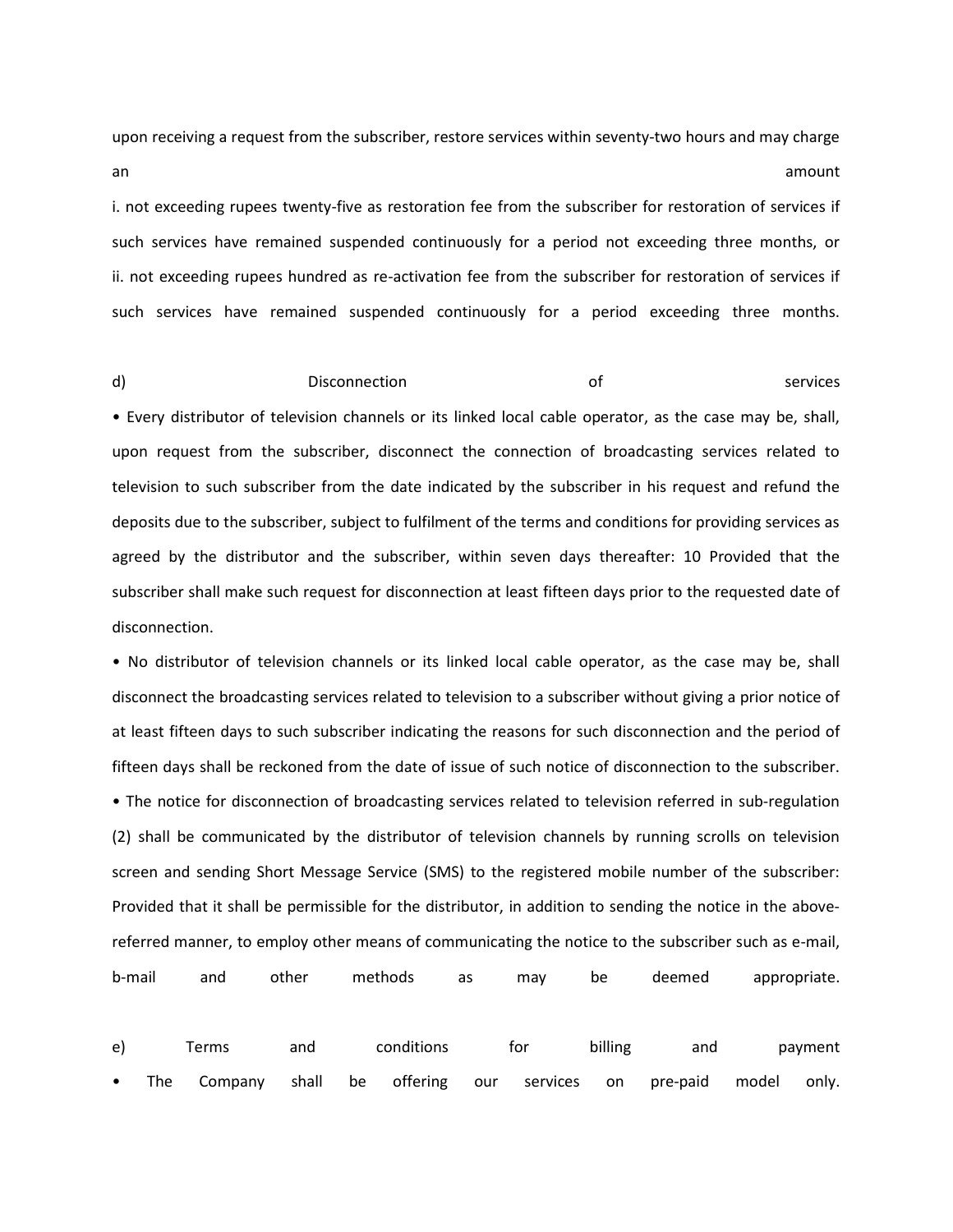• The Company or its linked local cable operator, as the case may be, shall, in case of pre-paid payments, acknowledge such payments to the subscriber and ensure that the subscriber management system is updated accordingly. The control of the control of the control of the control of the control of the control of the control of the control of the control of the control of the control of the control of the control of the co

• The billing cycle for pre-paid payment option shall be thirty days from the date of activation of services.

• The Company shall, on its website, maintain the records of billing and payment of subscribers, for preceding six months and provide log-in access to the subscribers to their accounts and such records of subscriber shall contain itemised usage details of,  $-$ (a) and the capacity capacity capacity fee, (b) rental charges for customer premises equipment, if any, (c) charges for pay channels and bouquets of pay channels subscribed by subscriber during the period of billing cycle,

(d) taxes in conformity with applicable laws.

11 • The Company shall temporarily suspend the services of a prepaid subscriber in case of nonavailability of balance amount in his prepaid account: Provided that in case the services of the subscriber remain suspended continuously for a period of three months, such subscriber shall be deactivated from subscriber management system: Provided further that upon the recharge of balance amount in subscriber's account, the Company may charge an amount not exceeding rupees hundred as reactivation fee from the subscriber for restoration of services if such services have remained suspended continuously for a period exceeding three months. f) Relocation of connection In case a subscriber requests for relocation of his connection from one location to another location, the Company or its LCO, as the case may be, shall, subject to technical and operational feasibility, relocate the connection within a period of seven days from the date of receipt of such request: Provided that it shall be permissible for the Company or its LCO, as the case may be, to charge subscriber-(i) an amount, not exceeding, twice the amount of installation charge prescribed by the distributor, in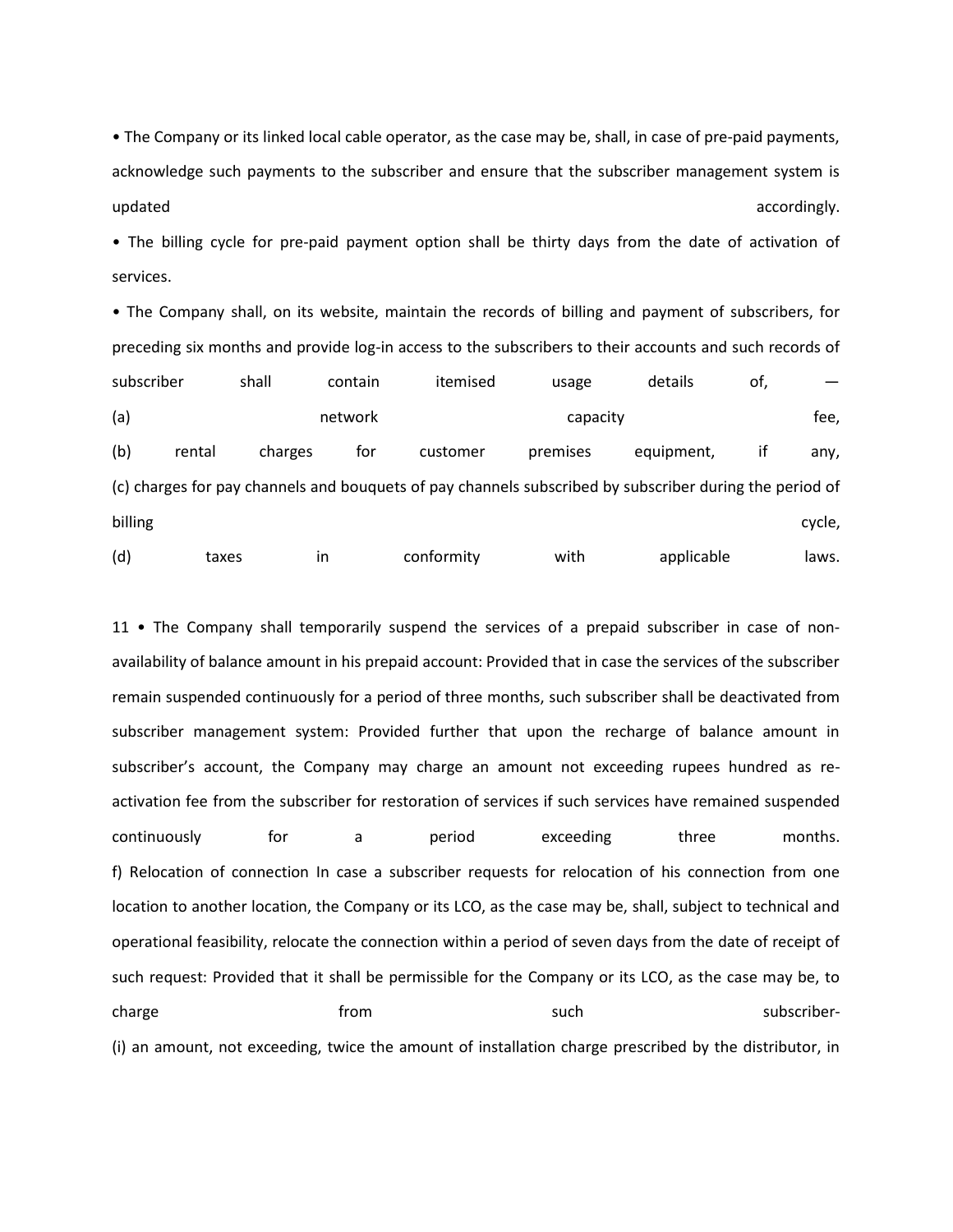case, such relocation work involves dismantling of the outdoor equipment of customer premises equipment from old location and reinstallation at new location, or

(ii) an amount, not exceeding, the installation charge prescribed by the distributor, in case,such relocation work does not involve dismantling of the outdoor equipment of customer premises equipment from old location. Explanation: For the purpose of this regulation, outdoor equipment means the dish-antenna, Low Noise Block Converter, connectors and other accessories fastened to the dishantenna.

6. Procedure and benchmark for complaint redressal The Company has established a customer Care Centre for addressing the service requests and complaints of its subscribers with following features: (a) Toll free "customer care number" – 1800-425-4725/ Helpline: 9388 800 800 (b) The services are accessible between 08:00 hrs and 22:00 hrs on all days of the week, (c) provide services in the regional language of the service area in addition to Malayalam and English (d) Interactive Voice Response System (IVRS) with provision for complaint registration (e) The Company also has a web based complaint management system

The Turnaround Time for different parameters is as follows: (a) all complaints shall be responded to within eight hours of receipt of the complaint: Provided that complaints received after the office working hours shall be responded by the next working day; (b) at least ninety percent of all 'no signal' complaints received shall be redressed and signal restored within twenty-four hours of receipt of such complaint; (c) all complaints relating to billing shall be redressed within seven days of receipt if the complaint from the subscriber and refunds, if any, shall be made to such subscriber within thirty days of receipt of the complaint;

(d) at least ninety percent of all other complaints not covered under clause (b) and clause (c) shall be redressed within forty-eight hours of receipt of such complaints; no complaint, except billing related complaints referred to in clause (c), shall remain unresolved beyond seventy-two hours.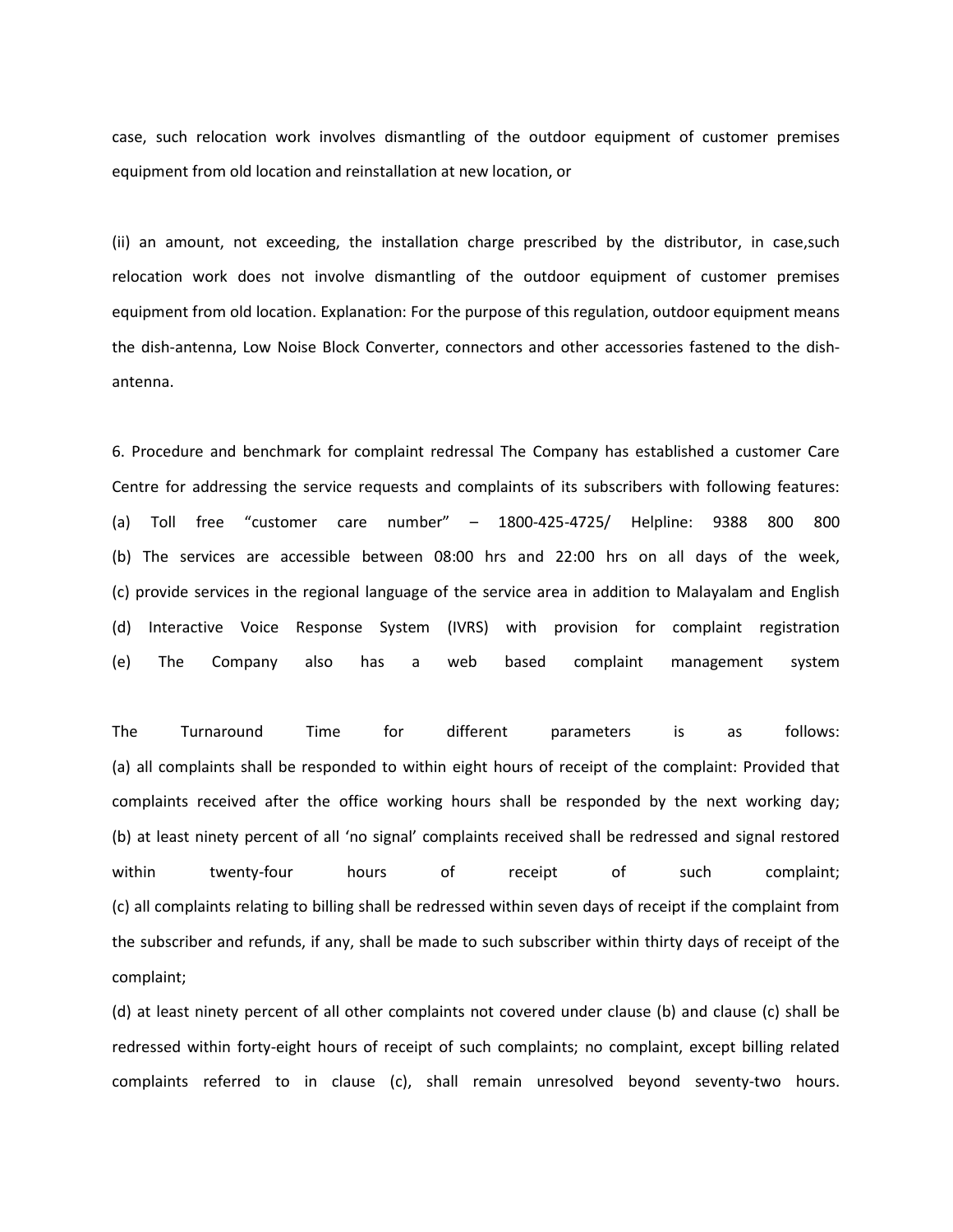#### 7.ForceMajeure:

If at any time, during the continuance of Service, the service is interrupted, discontinued either whole or in part, by reason of war, warlike situation, civil commotion, theft, willful destruction, terrorist attack, sabotage, fire, flood, earthquake, riots, explosion, epidemic, quarantine, strikes, lock out, compliance with any acts or directions of any judicial, statutory or regulatory authority or any others Acts of God, or if any or more channels are discontinued due to any technical or system failure at any stage or for any other reasons beyond the reasonable control of the LCO or the Company, the subscriber will not have any claim for any loss or damages against the LCO or the Company.

8. Disclaimer: The LCOs/the Company will make reasonable efforts to render uninterrupted service to the subscriber and make no representation and warranty other than those set forth in the terms and hereby expressly declaim all other warranties express or implied, including but not limited to any implied warranty or merchantability or fitness for particular purpose.

9. Limitation of Liability: LCO, Distributors, the Company and the employees thereof shall be not liable to the subscriber or to any other person for all or any indirect, special, incidental or consequential damage arising out of or in connection with the provision of the service or inability to provide the same whether or not due to suspension, interruption or termination of the service or for any inconvenience, disappointment due to deprival of any programme or information whether attributable to any negligent act or omission or otherwise. Provided however the maximum liability of LCO or Distributor or the Company for any actual or alleged breach shall not exceed the subscription paid in advance for such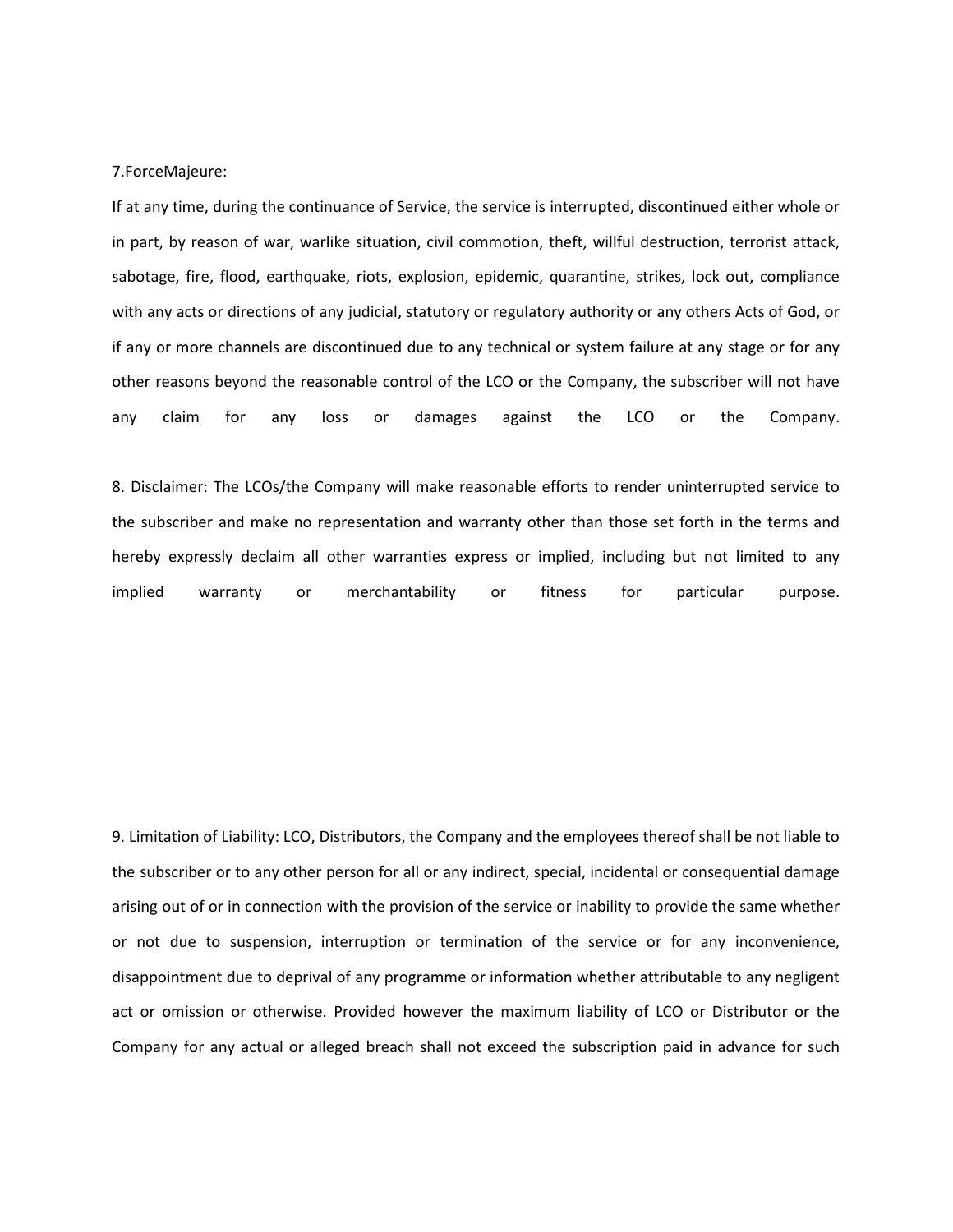duration of service, for which the subscriber had paid in advance but was deprived due to such breach.

10. Indemnity: The Subscriber hereby indemnifies and hold harmless the LCO, ADNPL from all the loss, claims, demand, suits, proceedings, damages, costs, expenses, liabilities (including, without limitation, reasonable legal fees) or cause of for use and misuse of the Cable Service or for non-observance of the Terms and Subscriber. The Subscriber of the Subscriber.

11. Jurisdiction: All disputes and differences with respect to these terms between the subscriber and the Company or the LCO shall be shall be subject only to the jurisdiction of the courts at Trivandrum.

## 12.Miscellaneous:

If any of the provisions of these terms becomes or is declares illegal, invalid or unenforceable for any reason, the other provisions shall remain in full force and effect and no failure or delay to exercise any right or remedy hereunder shall be construed or operate as a waiver thereof. Terms may be amended by the authority from time to time and shall be binding on all.

## **ScheduleI**

SET TOP BOX SCHEMES, TYPE, PRICE AND TERMS AND CONDITIONS: The Company has following three Set Top Box Schemes: a)Outrightpurchasescheme Sl.No Type of Set Top Box MRP ( in INR) Security Deposit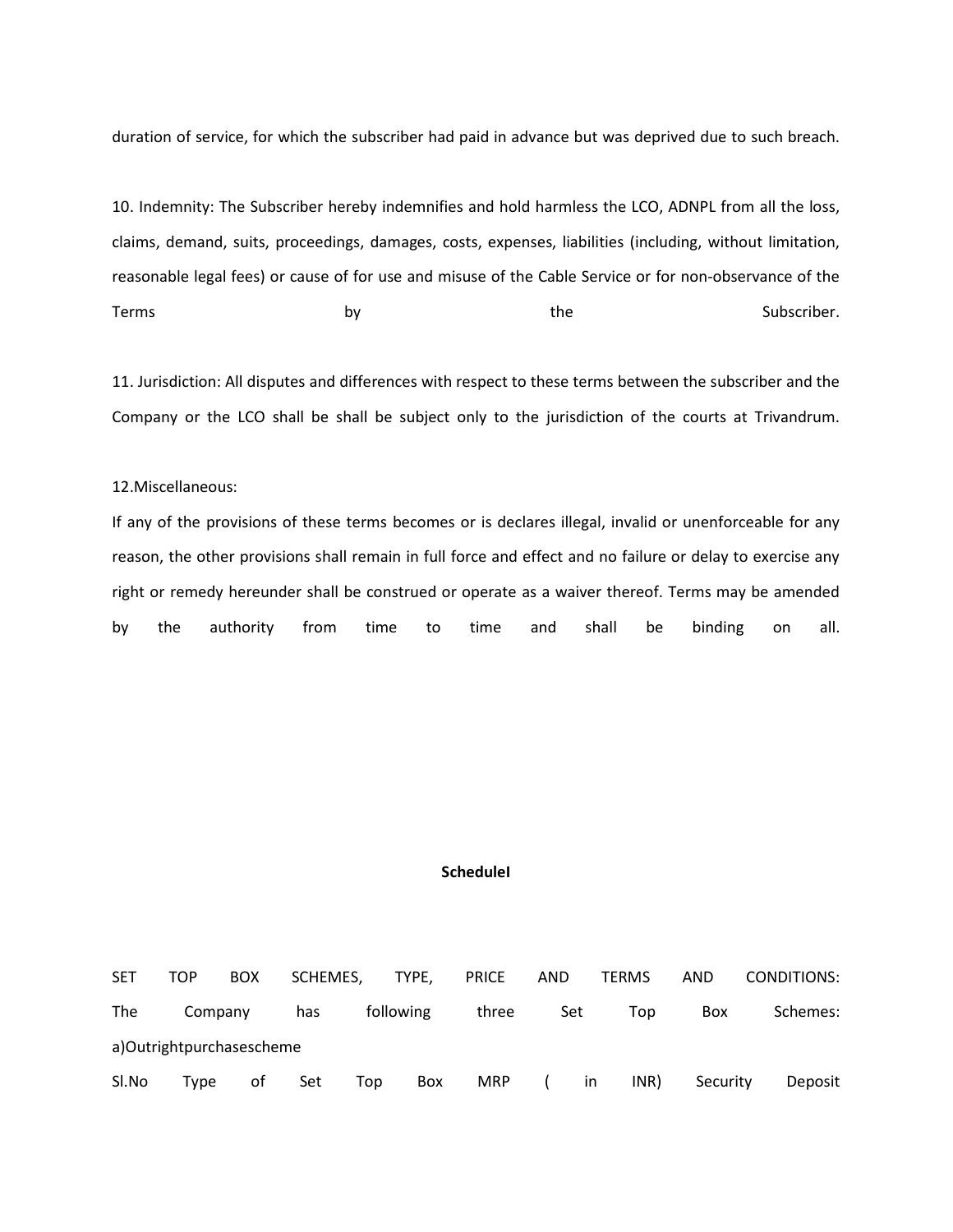| ٠                             | Standard | Definition |      | 1999+ | GST | Nil |
|-------------------------------|----------|------------|------|-------|-----|-----|
| $\overline{\phantom{0}}$<br>∠ | High     | Definition | 2500 |       | GST | Nil |

General Terms and Conditions:

1. The Company reserves the right to change the price of the STB from time to time. 2. The STB purchased under this scheme is inclusive of taxes. 3. The STB purchased under this scheme has a warranty of one year, which is applicable from the date of purchase **of the STB.** 4. The warranty of one year is not valid in case the STB has been tampered with or damaged by the subscriber.

5. The ownership of the STB under this scheme vests with the subscriber. 6. Post the warranty period, the Company reserves the right to charge the subscriber for the repairs as per the rates to be announced by the Company from time to time. 7. The Company would charge one time installation fee of Rs. 350/- (exclusive of taxes) and one time activation fee of Rs. 100/- (exclusive of taxes) per STB under this scheme. 8. In case subscriber requests for relocation of his connection from one location to another, it shall be in accordance with Regulations of The Telecommunication (Broadcasting and Cable) Services Standards of Quality of Service and Consumer Protection (Addressable Systems) Regulations, 2017. 9. In case of temporary suspension of broadcasting services related to television on request from a subscriber, it shall be in accordance with Regulation 12 of The Telecommunication (Broadcasting and Cable) Services Standards of Quality of Service and Consumer Protection (Addressable Systems) Regulations, 2017.

10. Any extra remote for STB would be given on payment of Rs. 150/- (excluding applicable taxes, if any), perremote.

| b)<br>Advance<br>Year<br>Rental<br>bne ( | scheme |
|------------------------------------------|--------|
|------------------------------------------|--------|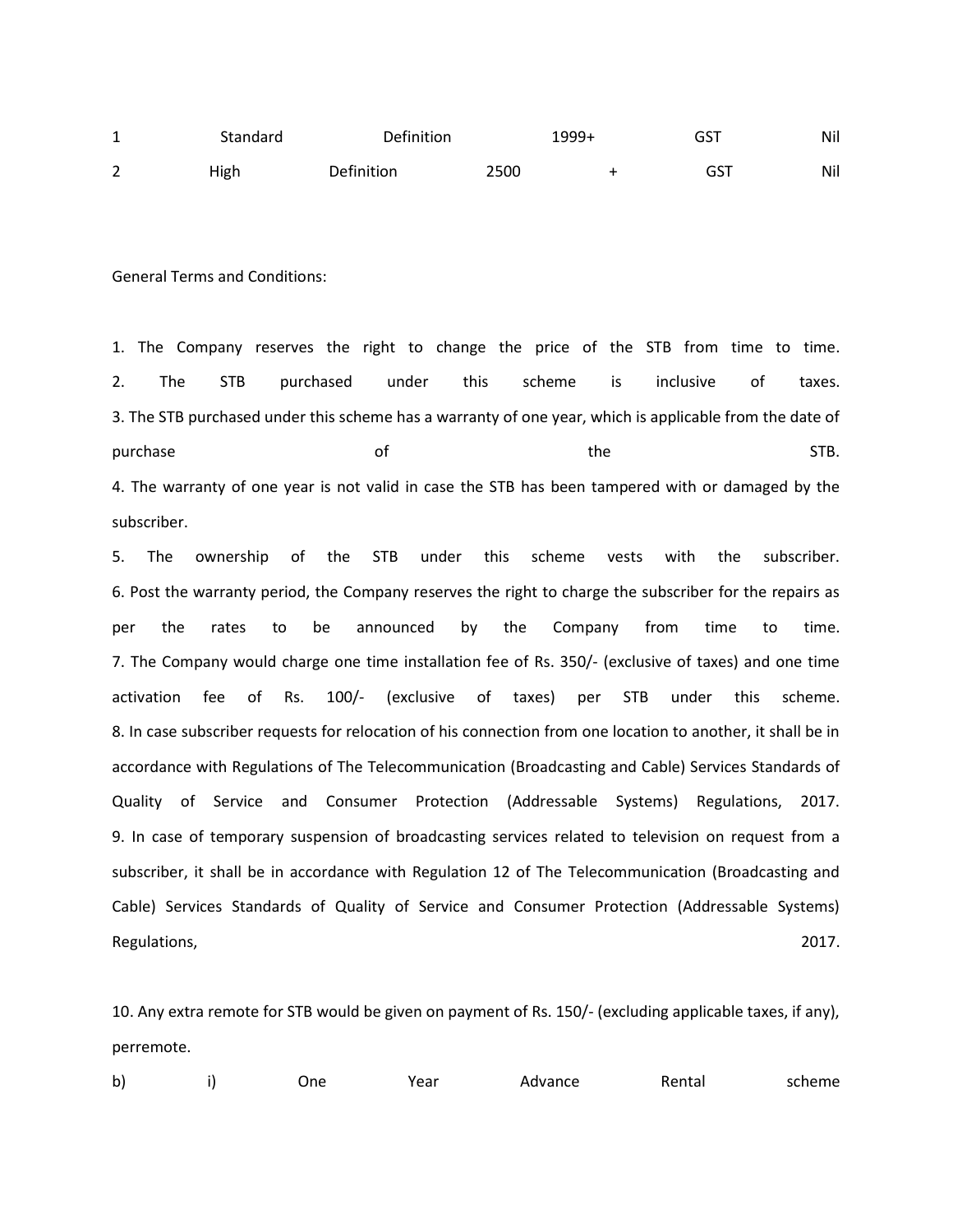| Sl.No                    | Type     | оf       | Set | Top        | Box        | <b>MRP</b> | $\overline{\mathcal{L}}$ | in        | INR)     | Security   | Deposit |
|--------------------------|----------|----------|-----|------------|------------|------------|--------------------------|-----------|----------|------------|---------|
| $\mathbf{1}$             |          | Standard |     |            | Definition |            |                          |           | 1499+GST |            | Nil     |
| $\overline{2}$           | High     |          |     | Definition |            | 1999       |                          | $\ddot{}$ |          | <b>GST</b> | Nil     |
|                          |          |          |     |            |            |            |                          |           |          |            |         |
|                          |          |          |     |            |            |            |                          |           |          |            |         |
| b)                       |          | ii)      |     |            | Monthly    |            |                          |           | Rental   |            | Scheme  |
| Sl.No                    | Type     |          | of  | Set        | Top        |            | Box                      |           | Rent     | Per        | month   |
| $\overline{\phantom{a}}$ |          | in       |     |            | INR)       |            |                          |           | Security |            | Deposit |
| $\mathbf{1}$             | Standard |          |     | Definition |            | 60         |                          | $\ddot{}$ |          | GST        | 1000    |
| $\overline{2}$           | High     |          |     | Definition |            | 80         |                          | $\ddot{}$ |          | GST        | 1500    |
|                          |          |          |     |            |            |            |                          |           |          |            |         |

General Conditions: Terms and Conditions: 1. The Rental under this scheme is to paid for a period of 3 years. 2. The Monthly rental to be paid is exclusive of Taxes. 3. After three years of rental payment, no rent is payable by the subscriber. The Set Top Box shall become the property of the subscriber except the smart card/viewing card. 4. Till last rental is paid, the STB remains the property of the company. 5. The company would service the STB during the period of three years as per the relevant provisions of the "The Telecommunication(Broadcasting and Cable Services) Standards of quality of Service and Consumer Protection (Addressable Systems Regulations, 2017). 6. Post the term of 3 years, the company reserves the right to charge the subscriber for the repairs as per the rates to be announced by the company from time to time. 7. The Company would charge onetime installation Fee of Rs. 350 (exclusive of taxes) and onetime activation fee of Rs. 100 (exclusive of taxes) per STB under this scheme. 8. After the expiry of three years from the date of installation of set top box and payment of all outstanding amount, the entire security deposit shall be refunded to the ordinary subscriber without any deductions.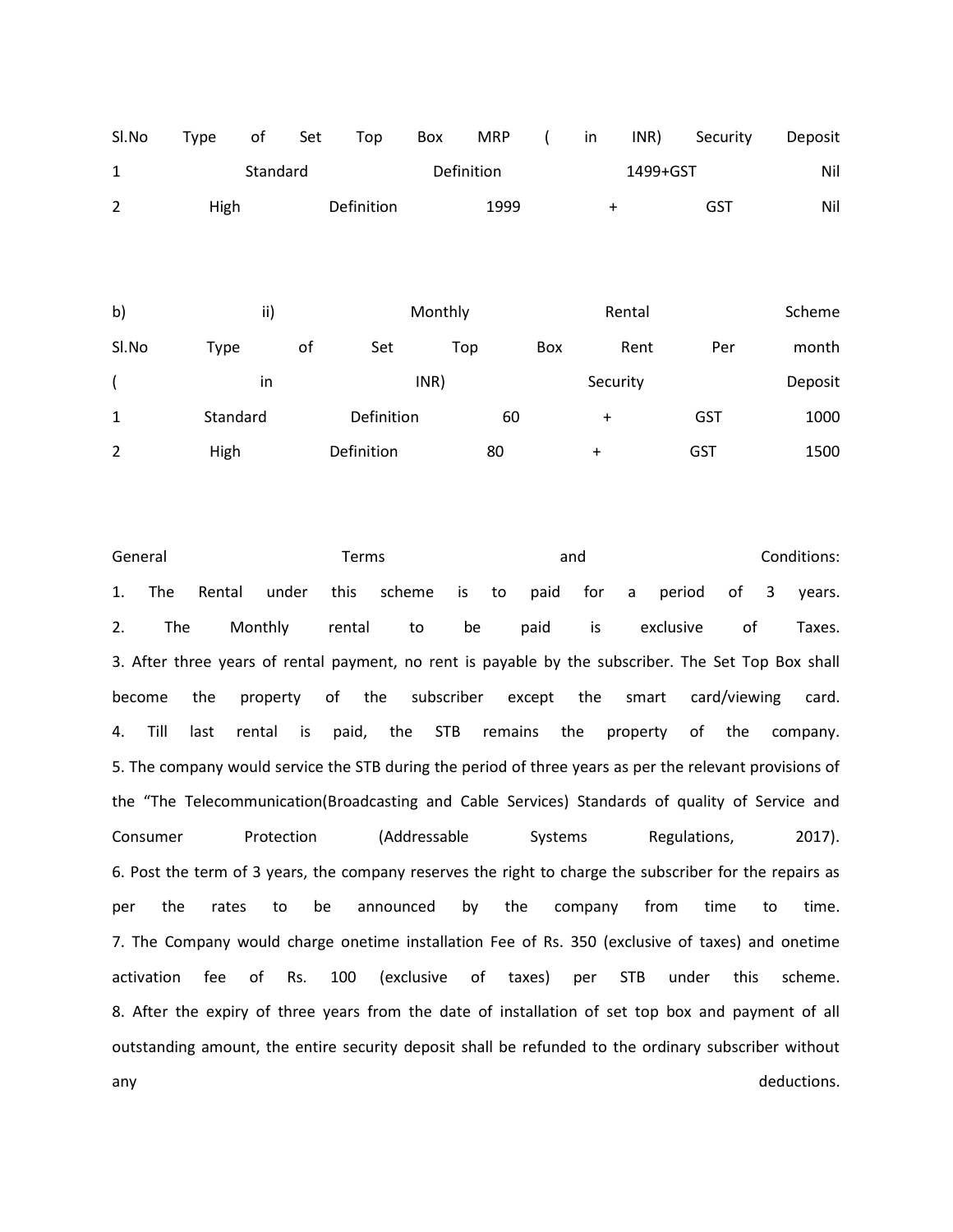9. The full security deposit without any deduction subject to any outstanding payment shall be refunded to the subscriber, if he returns the set top box, at any point of time, within a period of three years, provided that the set top box has not been tampered with. 10. In case subscriber requests for relocation of his connection from one location to another, it shall be in accordance with Regulation of The Telecommunication (Broadcasting and Cable) Services Standards of Quality of Service and Consumer Protection (Addressable Systems) Regulations, 2017. 11. In case of temporary suspension of broadcasting services related to television on request from a subscriber, it shall be in accordance with Regulation of The Telecommunication (Broadcasting and Cable) Services Standards of Quality of Service and Consumer Protection (Addressable Systems) Regulations, 2017.

12. Any extra remote for STB would be given on payment of Rs. 150/- (excluding applicable taxes, if any) per remote.

 Set Top Box Schemes The Company reserves right to formulate other CPE scheme in future in line with The Telecommunication (Broadcasting and Cable) Services Standards of Quality of Service and Consumer Protection (Addressable Systems) Regulations, 2017 and the same shall be intimated to the subscribers.

### I) COMPLAINT REDRESSAL THROUGH NODAL OFFICER

The Company has published the list of Nodal Officers on its website. In case a subscriber is not satisfied with the redressal of complaint by the customer care centre, such subscriber may approach the nodal officer for redressal of his complaint.

The Nodal Officer shall: -

(a) register every complaint lodged by the subscribers;

(b) issue an acknowledgement to the subscriber within two days from date of the receipt of the complaint indicating therein the unique complaint number;

(c) redress such complaints of subscribers within ten days from the date of receipt of the complaint and intimate the decision taken thereon in respect of such complaint to the subscriber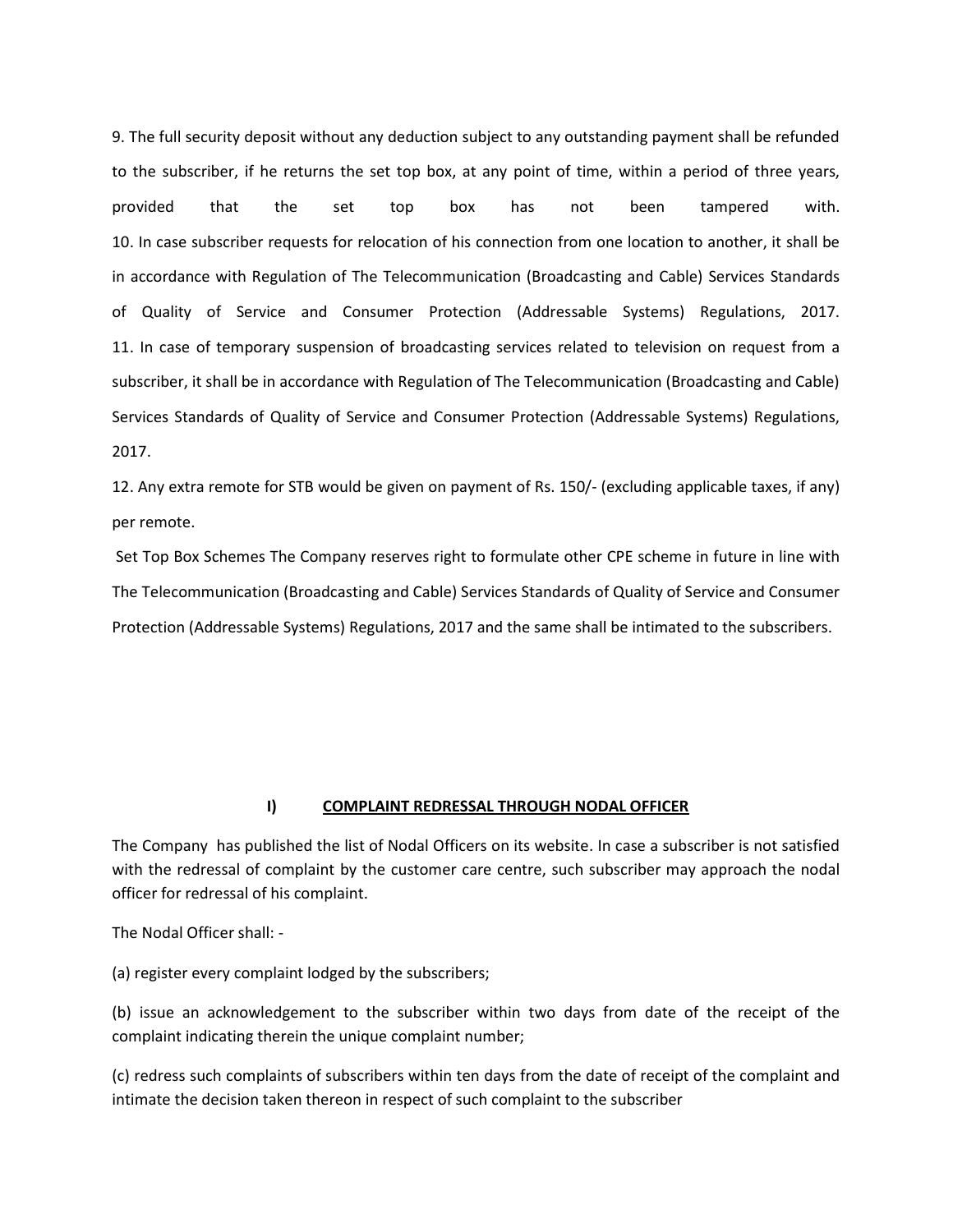# II) COMPLAINT REDRESSAL THROUGH WEB BASED MANAGEMENT SYTSEM

The Company has established a web based complaint management system, for addressing their customers' service requests and redressal of customers' complaints wherein: -

 1. A customer can log in the service request or complaint on the Company's web portal identifying himself with his Account No. or MAC Id or Registered Mobile No and shall navigate further to register service request or complaint.

2. It provides the services in Malayalam/English language.

3. The customer will be allotted a unique number to be called the docket number.

4. Time limit for redressal of complaints — Company or its linked local cable operator, as the case may be, shall adhere to the following time limits for redressal of complaints of the subscribers

a. all complaints shall be responded to within eight hours of receipt of the complaint: provided that complaints received after the office working hours shall be responded by the next working day;

 b. at least ninety percent of all 'no signal' complaints received shall be redressed and signal restored within twenty-four hours of receipt of such complaint;

c. all complaints relating to billing shall be redressed within seven days of receipt of the complaint from the subscriber and refunds, if any, shall be made to such subscriber within thirty days of receipt of the complaint;

d. at least ninety percent of all other complaints not covered under clause (b) and clause (c) shall be redressed within forty-eight hours of receipt of such complaints;

e. no complaint, except billing related complaints referred to in clause (c), shall remain unresolved beyond seventy-two hours.

# III) COMPLAINT REDRESSAL THROUGH CUSTOMER CARE CENTRE

The Company has established a customer care centre, for addressing their customers' service requests and redressal of customers' complaints wherein: -

1. A customer can call toll free "customer care number" 1800-425-4725 between 08:00 hrs and 22:00 hrs on all days of the week.